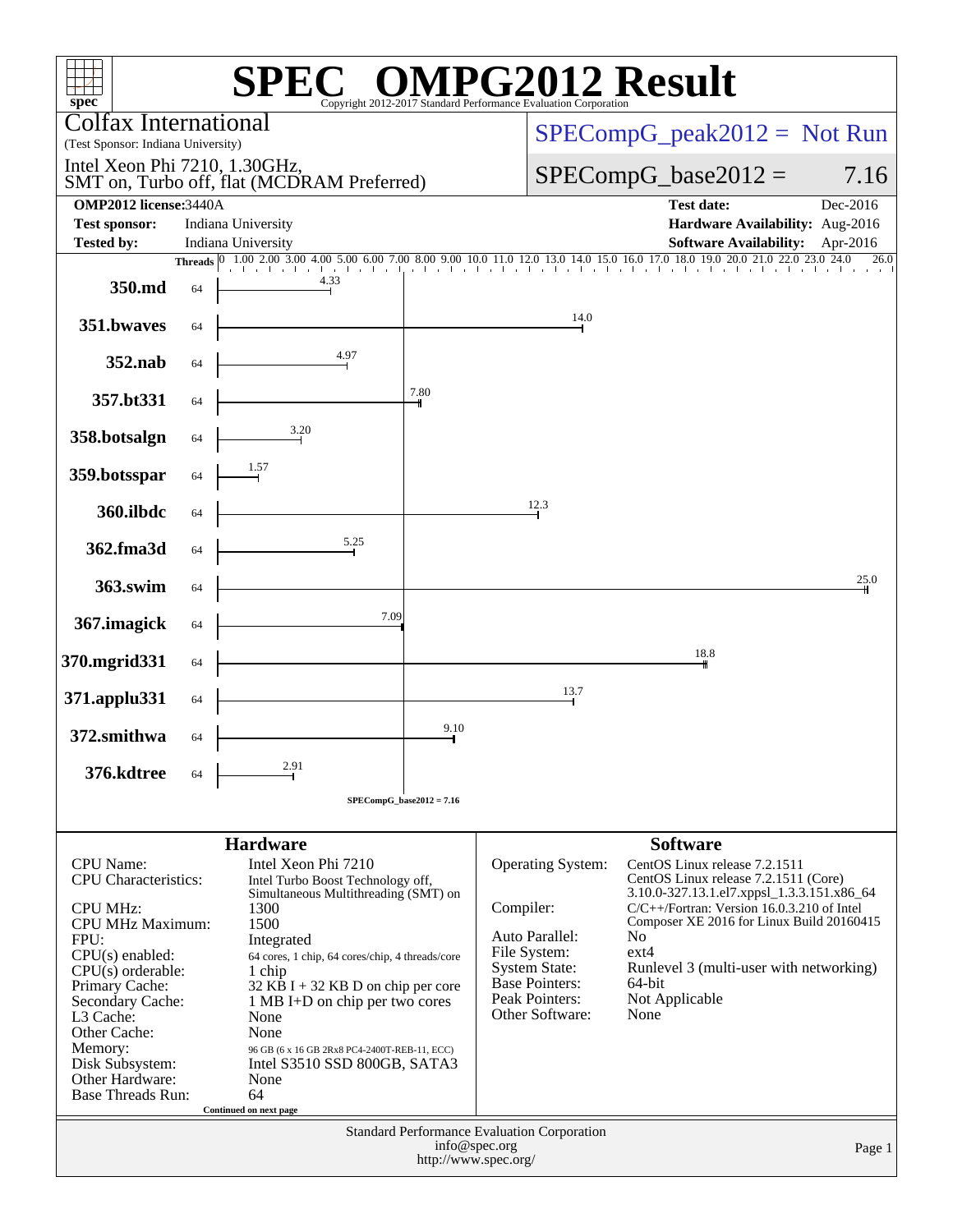Colfax International

(Test Sponsor: Indiana University)

SMT on, Turbo off, flat (MCDRAM Preferred) Intel Xeon Phi 7210, 1.30GHz,

**[OMP2012 license:](http://www.spec.org/auto/omp2012/Docs/result-fields.html#OMP2012license)**3440A **[Test date:](http://www.spec.org/auto/omp2012/Docs/result-fields.html#Testdate)** Dec-2016

[Test sponsor:](http://www.spec.org/auto/omp2012/Docs/result-fields.html#Testsponsor) Indiana University **[Hardware Availability:](http://www.spec.org/auto/omp2012/Docs/result-fields.html#HardwareAvailability)** Aug-2016

 $SPECompG_peak2012 = Not Run$  $SPECompG_peak2012 = Not Run$ 

#### $SPECompG_base2012 = 7.16$  $SPECompG_base2012 = 7.16$

**[Tested by:](http://www.spec.org/auto/omp2012/Docs/result-fields.html#Testedby)** Indiana University **[Software Availability:](http://www.spec.org/auto/omp2012/Docs/result-fields.html#SoftwareAvailability)** Apr-2016

[Minimum Peak Threads:](http://www.spec.org/auto/omp2012/Docs/result-fields.html#MinimumPeakThreads) [Maximum Peak Threads:](http://www.spec.org/auto/omp2012/Docs/result-fields.html#MaximumPeakThreads)

|                  | <b>Base</b> |                        |       |                | <b>Peak</b> |                |       |                        |  |              |                                                                                                          |              |                |              |
|------------------|-------------|------------------------|-------|----------------|-------------|----------------|-------|------------------------|--|--------------|----------------------------------------------------------------------------------------------------------|--------------|----------------|--------------|
| <b>Benchmark</b> |             | <b>Threads Seconds</b> | Ratio | <b>Seconds</b> | Ratio       | <b>Seconds</b> | Ratio | <b>Threads Seconds</b> |  | <b>Ratio</b> | <b>Seconds</b>                                                                                           | <b>Ratio</b> | <b>Seconds</b> | <b>Ratio</b> |
| 350.md           | 64          | 1068                   | 4.34  | 1068           | 4.33        | 1069           | 4.33  |                        |  |              |                                                                                                          |              |                |              |
| 351.bwayes       | 64          | 323                    | 14.0  | 322            | 14.1        | 323            | 14.0  |                        |  |              |                                                                                                          |              |                |              |
| $352$ .nab       | 64          | 782                    | 4.97  | 782            | 4.97        | 782            | 4.97  |                        |  |              |                                                                                                          |              |                |              |
| 357.bt331        | 64          | 608                    | 7.80  | 614            | 7.72        | 606            | 7.82  |                        |  |              |                                                                                                          |              |                |              |
| 358.botsalgn     | 64          | 1360                   | 3.20  | 1361           | 3.20        | 1361           | 3.20  |                        |  |              |                                                                                                          |              |                |              |
| 359.botsspar     | 64          | 3348                   | 1.57  | 3348           | 1.57        | 3349           | 1.57  |                        |  |              |                                                                                                          |              |                |              |
| 360.ilbdc        | 64          | 288                    | 12.3  | 289            | 12.3        | 288            | 12.4  |                        |  |              |                                                                                                          |              |                |              |
| 362.fma3d        | 64          | 726                    | 5.23  | 722            | 5.26        | 724            | 5.25  |                        |  |              |                                                                                                          |              |                |              |
| $363$ .swim      | 64          | 181                    | 25.0  | 181            | 25.0        | 182            | 24.9  |                        |  |              |                                                                                                          |              |                |              |
| 367. imagick     | 64          | 993                    | 7.08  | 992            | 7.09        | 985            | 7.14  |                        |  |              |                                                                                                          |              |                |              |
| 370.mgrid331     | 64          | 236                    | 18.7  | 236            | 18.8        | 235            | 18.8  |                        |  |              |                                                                                                          |              |                |              |
| 371.applu331     | 64          | 443                    | 13.7  | 443            | 13.7        | 442            | 13.7  |                        |  |              |                                                                                                          |              |                |              |
| 372.smithwa      | 64          | 592                    | 9.06  | 589            | 9.10        | 589            | 9.11  |                        |  |              |                                                                                                          |              |                |              |
| 376.kdtree       | 64          | 1545                   | 2.91  | 1550           | 2.90        | 1544           | 2.91  |                        |  |              |                                                                                                          |              |                |              |
|                  |             |                        |       |                |             |                |       |                        |  |              | Results appear in the order in which they were run. Bold underlined text indicates a median measurement. |              |                |              |

### **[Submit Notes](http://www.spec.org/auto/omp2012/Docs/result-fields.html#SubmitNotes)**

The config file option 'submit' was used. submit = numactl -p 1 \$command

#### **[Platform Notes](http://www.spec.org/auto/omp2012/Docs/result-fields.html#PlatformNotes)**

 Sysinfo program /home/lijunj/SPEC/omp2012-1.1-run/Docs/sysinfo Revision 563 of 2016-06-10 (097295389cf6073d8c3b03fa376740a5) running on knl1.uits.indiana.edu Tue Dec 13 19:41:10 2016

 This section contains SUT (System Under Test) info as seen by some common utilities. To remove or add to this section, see: <http://www.spec.org/omp2012/Docs/config.html#sysinfo>

 From /proc/cpuinfo model name : Intel(R) Xeon Phi(TM) CPU 7210 @ 1.30GHz 1 "physical id"s (chips) 256 "processors" cores, siblings (Caution: counting these is hw and system dependent. The following excerpts from /proc/cpuinfo might not be reliable. Use with caution.) cpu cores : 64

Continued on next page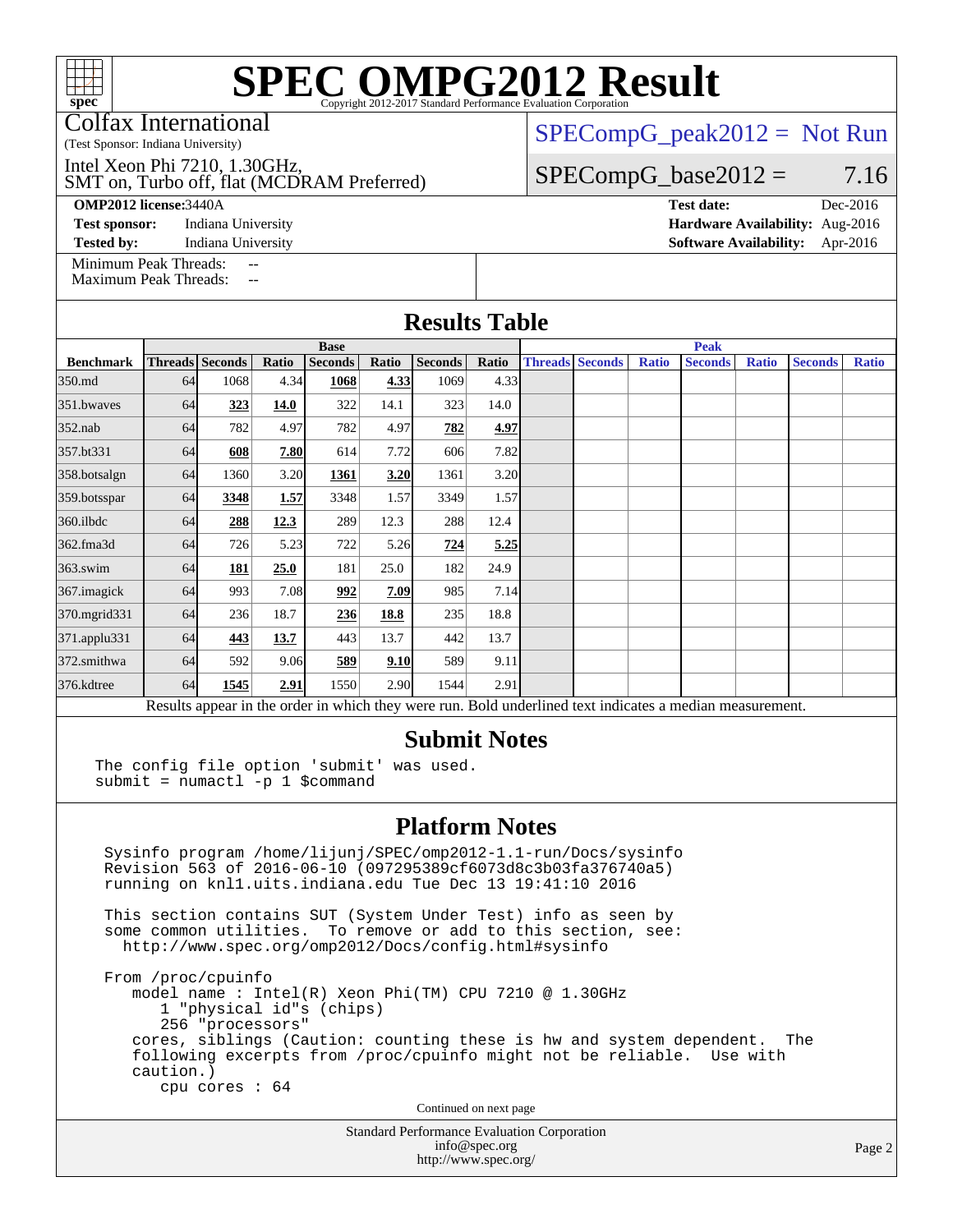

Colfax International

(Test Sponsor: Indiana University)

 $SPECompG_peak2012 = Not Run$  $SPECompG_peak2012 = Not Run$ 

SMT on, Turbo off, flat (MCDRAM Preferred) Intel Xeon Phi 7210, 1.30GHz,

 $SPECompG_base2012 = 7.16$  $SPECompG_base2012 = 7.16$ 

**[OMP2012 license:](http://www.spec.org/auto/omp2012/Docs/result-fields.html#OMP2012license)**3440A **[Test date:](http://www.spec.org/auto/omp2012/Docs/result-fields.html#Testdate)** Dec-2016 **[Test sponsor:](http://www.spec.org/auto/omp2012/Docs/result-fields.html#Testsponsor)** Indiana University **[Hardware Availability:](http://www.spec.org/auto/omp2012/Docs/result-fields.html#HardwareAvailability)** Aug-2016 **[Tested by:](http://www.spec.org/auto/omp2012/Docs/result-fields.html#Testedby)** Indiana University **[Software Availability:](http://www.spec.org/auto/omp2012/Docs/result-fields.html#SoftwareAvailability)** Apr-2016

#### **[Platform Notes \(Continued\)](http://www.spec.org/auto/omp2012/Docs/result-fields.html#PlatformNotes)**

 siblings : 256 physical 0: cores 0 1 2 3 6 7 10 11 12 13 14 15 18 19 20 21 22 23 24 25 26 27 28 29 30 31 32 33 34 35 36 37 38 39 40 41 42 43 44 45 46 47 48 49 50 51 52 53 56 57 58 59 60 61 62 63 64 65 68 69 70 71 72 73 cache size : 1024 KB From /proc/meminfo MemTotal: 115193108 kB HugePages\_Total: 0<br>Hugepagesize: 2048 kB Hugepagesize: /usr/bin/lsb\_release -d CentOS Linux release 7.2.1511 (Core) From /etc/\*release\* /etc/\*version\* centos-release: CentOS Linux release 7.2.1511 (Core) centos-release-upstream: Derived from Red Hat Enterprise Linux 7.2 (Source) os-release: NAME="CentOS Linux" VERSION="7 (Core)" ID="centos" ID\_LIKE="rhel fedora" VERSION\_ID="7" PRETTY\_NAME="CentOS Linux 7 (Core)" ANSI\_COLOR="0;31" CPE\_NAME="cpe:/o:centos:centos:7" redhat-release: CentOS Linux release 7.2.1511 (Core) system-release: CentOS Linux release 7.2.1511 (Core) system-release-cpe: cpe:/o:centos:centos:7 uname -a: Linux knl1.uits.indiana.edu 3.10.0-327.13.1.el7.xppsl\_1.3.3.151.x86\_64 #1 SMP Fri Jun 10 15:04:35 UTC 2016 x86\_64 x86\_64 x86\_64 GNU/Linux run-level 3 Dec 13 14:23 SPEC is set to: /home/lijunj/SPEC/omp2012-1.1-run Filesystem Type Size Used Avail Use% Mounted on<br>/dev/sda3 ext4 713G 109G 568G 16% / 713G 109G 568G 16% / Cannot run dmidecode; consider saying 'chmod +s /usr/sbin/dmidecode' (End of data from sysinfo program) **[General Notes](http://www.spec.org/auto/omp2012/Docs/result-fields.html#GeneralNotes)**

 BIOS settings: Intel Simultaneous Multithreading (SMT): on Intel Turbo Boost Technology (Turbo): off Cluster Mode: quadrant

Continued on next page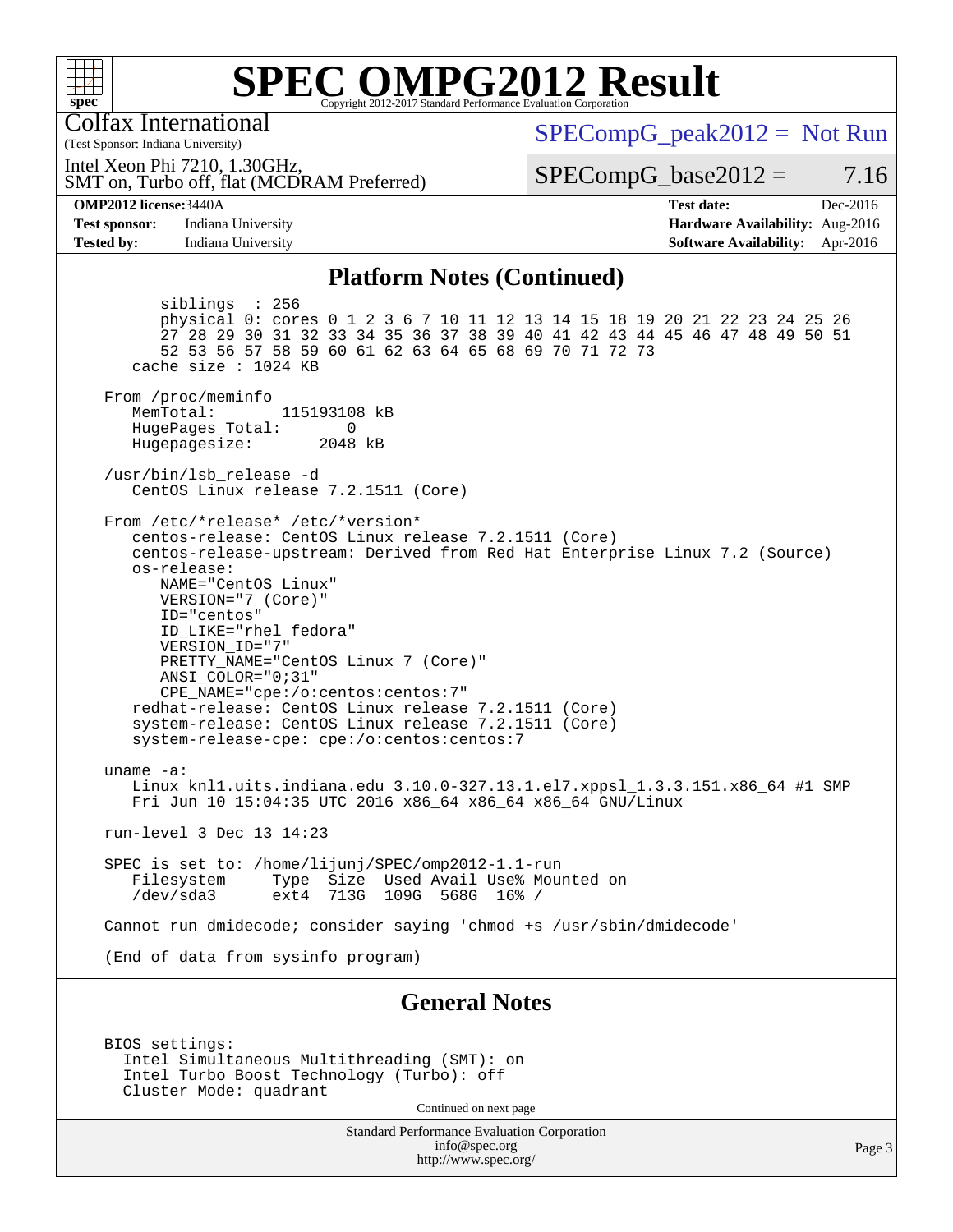Colfax International

(Test Sponsor: Indiana University)

Intel Xeon Phi 7210, 1.30GHz,

SMT on, Turbo off, flat (MCDRAM Preferred)

 $SPECompG_peak2012 = Not Run$  $SPECompG_peak2012 = Not Run$ 

 $SPECompG_base2012 = 7.16$  $SPECompG_base2012 = 7.16$ 

**[Tested by:](http://www.spec.org/auto/omp2012/Docs/result-fields.html#Testedby)** Indiana University **[Software Availability:](http://www.spec.org/auto/omp2012/Docs/result-fields.html#SoftwareAvailability)** Apr-2016

**[OMP2012 license:](http://www.spec.org/auto/omp2012/Docs/result-fields.html#OMP2012license)**3440A **[Test date:](http://www.spec.org/auto/omp2012/Docs/result-fields.html#Testdate)** Dec-2016 **[Test sponsor:](http://www.spec.org/auto/omp2012/Docs/result-fields.html#Testsponsor)** Indiana University **[Hardware Availability:](http://www.spec.org/auto/omp2012/Docs/result-fields.html#HardwareAvailability)** Aug-2016

#### **[General Notes \(Continued\)](http://www.spec.org/auto/omp2012/Docs/result-fields.html#GeneralNotes)**

Memory Mode: flat

### **[Base Compiler Invocation](http://www.spec.org/auto/omp2012/Docs/result-fields.html#BaseCompilerInvocation)**

[C benchmarks](http://www.spec.org/auto/omp2012/Docs/result-fields.html#Cbenchmarks): [icc](http://www.spec.org/omp2012/results/res2017q1/omp2012-20161215-00088.flags.html#user_CCbase_intel_icc_a87c68a857bc5ec5362391a49d3a37a6)

[C++ benchmarks:](http://www.spec.org/auto/omp2012/Docs/result-fields.html#CXXbenchmarks) [icpc](http://www.spec.org/omp2012/results/res2017q1/omp2012-20161215-00088.flags.html#user_CXXbase_intel_icpc_2d899f8d163502b12eb4a60069f80c1c)

[Fortran benchmarks](http://www.spec.org/auto/omp2012/Docs/result-fields.html#Fortranbenchmarks): [ifort](http://www.spec.org/omp2012/results/res2017q1/omp2012-20161215-00088.flags.html#user_FCbase_intel_ifort_8a5e5e06b19a251bdeaf8fdab5d62f20)

### **[Base Portability Flags](http://www.spec.org/auto/omp2012/Docs/result-fields.html#BasePortabilityFlags)**

 350.md: [-free](http://www.spec.org/omp2012/results/res2017q1/omp2012-20161215-00088.flags.html#user_baseFPORTABILITY350_md_f-FR_e51be0673775d2012b3310fa5323f530) 357.bt331: [-mcmodel=medium](http://www.spec.org/omp2012/results/res2017q1/omp2012-20161215-00088.flags.html#user_baseFPORTABILITY357_bt331_f-mcmodel_3a41622424bdd074c4f0f2d2f224c7e5) 363.swim: [-mcmodel=medium](http://www.spec.org/omp2012/results/res2017q1/omp2012-20161215-00088.flags.html#user_baseFPORTABILITY363_swim_f-mcmodel_3a41622424bdd074c4f0f2d2f224c7e5) 367.imagick: [-std=c99](http://www.spec.org/omp2012/results/res2017q1/omp2012-20161215-00088.flags.html#user_baseCPORTABILITY367_imagick_f-std_2ec6533b6e06f1c4a6c9b78d9e9cde24)

### **[Base Optimization Flags](http://www.spec.org/auto/omp2012/Docs/result-fields.html#BaseOptimizationFlags)**

[C benchmarks](http://www.spec.org/auto/omp2012/Docs/result-fields.html#Cbenchmarks):

[-O3](http://www.spec.org/omp2012/results/res2017q1/omp2012-20161215-00088.flags.html#user_CCbase_f-O3) [-ansi-alias](http://www.spec.org/omp2012/results/res2017q1/omp2012-20161215-00088.flags.html#user_CCbase_f-ansi-alias) [-no-prec-div](http://www.spec.org/omp2012/results/res2017q1/omp2012-20161215-00088.flags.html#user_CCbase_f-no-prec-div) [-qopenmp](http://www.spec.org/omp2012/results/res2017q1/omp2012-20161215-00088.flags.html#user_CCbase_f-qopenmp) [-ipo](http://www.spec.org/omp2012/results/res2017q1/omp2012-20161215-00088.flags.html#user_CCbase_f-ipo) [-xMIC-AVX512](http://www.spec.org/omp2012/results/res2017q1/omp2012-20161215-00088.flags.html#user_CCbase_f-xMIC-AVX512) [-fp-model fast=2](http://www.spec.org/omp2012/results/res2017q1/omp2012-20161215-00088.flags.html#user_CCbase_f-fp-model_a7fb8ccb7275e23f0079632c153cfcab)

[C++ benchmarks:](http://www.spec.org/auto/omp2012/Docs/result-fields.html#CXXbenchmarks)

[-O3](http://www.spec.org/omp2012/results/res2017q1/omp2012-20161215-00088.flags.html#user_CXXbase_f-O3) [-ansi-alias](http://www.spec.org/omp2012/results/res2017q1/omp2012-20161215-00088.flags.html#user_CXXbase_f-ansi-alias) [-no-prec-div](http://www.spec.org/omp2012/results/res2017q1/omp2012-20161215-00088.flags.html#user_CXXbase_f-no-prec-div) [-qopenmp](http://www.spec.org/omp2012/results/res2017q1/omp2012-20161215-00088.flags.html#user_CXXbase_f-qopenmp) [-ipo](http://www.spec.org/omp2012/results/res2017q1/omp2012-20161215-00088.flags.html#user_CXXbase_f-ipo) [-xMIC-AVX512](http://www.spec.org/omp2012/results/res2017q1/omp2012-20161215-00088.flags.html#user_CXXbase_f-xMIC-AVX512) [-fp-model fast=2](http://www.spec.org/omp2012/results/res2017q1/omp2012-20161215-00088.flags.html#user_CXXbase_f-fp-model_a7fb8ccb7275e23f0079632c153cfcab)

[Fortran benchmarks](http://www.spec.org/auto/omp2012/Docs/result-fields.html#Fortranbenchmarks):

[-O3](http://www.spec.org/omp2012/results/res2017q1/omp2012-20161215-00088.flags.html#user_FCbase_f-O3) [-no-prec-div](http://www.spec.org/omp2012/results/res2017q1/omp2012-20161215-00088.flags.html#user_FCbase_f-no-prec-div) [-qopenmp](http://www.spec.org/omp2012/results/res2017q1/omp2012-20161215-00088.flags.html#user_FCbase_f-qopenmp) [-ipo](http://www.spec.org/omp2012/results/res2017q1/omp2012-20161215-00088.flags.html#user_FCbase_f-ipo) [-xMIC-AVX512](http://www.spec.org/omp2012/results/res2017q1/omp2012-20161215-00088.flags.html#user_FCbase_f-xMIC-AVX512) [-fp-model fast=2](http://www.spec.org/omp2012/results/res2017q1/omp2012-20161215-00088.flags.html#user_FCbase_f-fp-model_a7fb8ccb7275e23f0079632c153cfcab)

The flags files that were used to format this result can be browsed at <http://www.spec.org/omp2012/flags/Intel-ic16.0-linux64.html> <http://www.spec.org/omp2012/flags/colfax-knl.html>

You can also download the XML flags sources by saving the following links: <http://www.spec.org/omp2012/flags/Intel-ic16.0-linux64.xml> <http://www.spec.org/omp2012/flags/colfax-knl.xml>